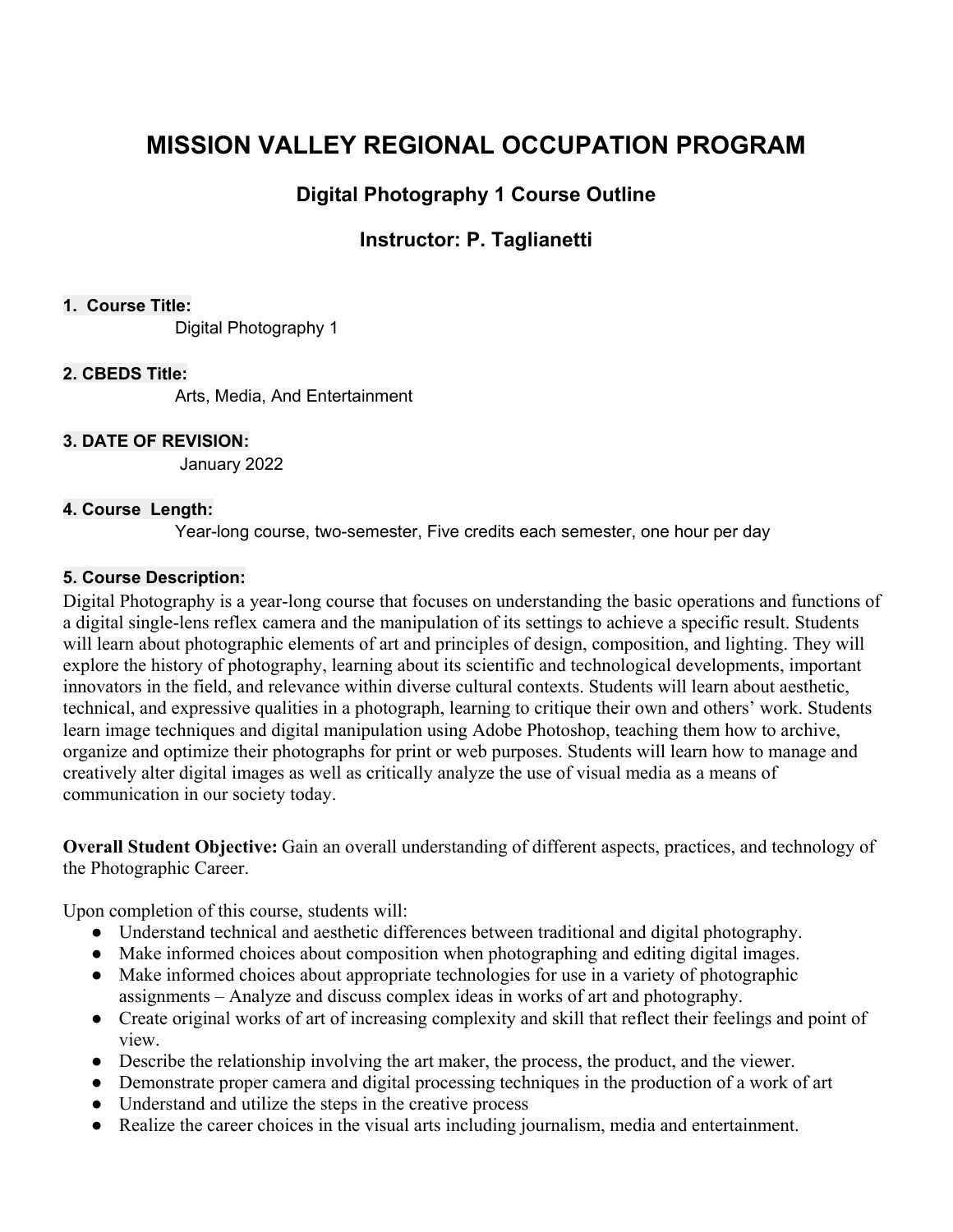- Print work to display
- Produce an accomplished portfolio of work
- Demonstrate personal growth as an artist using photography.
- Employ skills and processes required for working in traditional film photography.
- Employ skills and processes required for working in digital photography.
- Appraise the role of photography in society from its invention to the present day.
- Recognize historical movements and contemporary trends and the emergence of photography as a means of cultural change, scientific inquiry, artistic expression and as a component of modern media communication.

#### **6. Instructional Units:**

| Unit           | <b>Content Area Skills</b>                                                                                                                                                                                                                                                                                                                                                                                                                                                                                                                                                                                                                                                                                                                                                                                                             | <b>Hours</b> |
|----------------|----------------------------------------------------------------------------------------------------------------------------------------------------------------------------------------------------------------------------------------------------------------------------------------------------------------------------------------------------------------------------------------------------------------------------------------------------------------------------------------------------------------------------------------------------------------------------------------------------------------------------------------------------------------------------------------------------------------------------------------------------------------------------------------------------------------------------------------|--------------|
| $\mathbf{1}$   | <b>Introduction to DSLR Photography</b><br>Description: Students will learn about the different types of cameras (DSLR, SLR, TLR,<br>Mirrorless, etc.) and their benefits and features. Students will learn the basics of DSLR<br>cameras including function, operation, handling and maintenance. Students will<br>manage photographic images in an organized online file system.                                                                                                                                                                                                                                                                                                                                                                                                                                                     | 20           |
|                | <b>Learner Outcomes:</b><br>A) Basic use of DSLR camera operation and lenses. Lens specific functions such as F-stop<br>and Aperture settings.<br>B) Basic DSLR correlation with lens and how to fix them onto the camera body.<br>C) Basic camera setting features and how to access and set menu functions. Use of<br>Exposure modes (Aperture, shutter and manual exposure settings).<br>D) Basic use of SD/digital memory cards for data storage<br>E) Downloading and organizing images                                                                                                                                                                                                                                                                                                                                           |              |
| $\overline{2}$ | Learning Adobe Photoshop/Adobe Lightroom<br>Description: Students will learn techniques and photographic editing using Adobe<br>creative suite software Photoshop and Lightroom as well as on line back up program<br>PhotoPea while focusing on photography used in social media.<br>Among the techniques/skills learned will be compositing, color grading, quick selection<br>tools, exposure compensation, tone adjustment and image compositing.<br>Lightroom techniques taught will include color grading and color timing as well as<br>exposure fixes and adjustments<br><b>Learner Outcomes:</b><br>A) Student will demonstrates basic technique using Photoshop including compositing,<br>spot healing and quick selection to create a social media post.<br>B) Demonstration of basic color grading and exposure adjustment | 20           |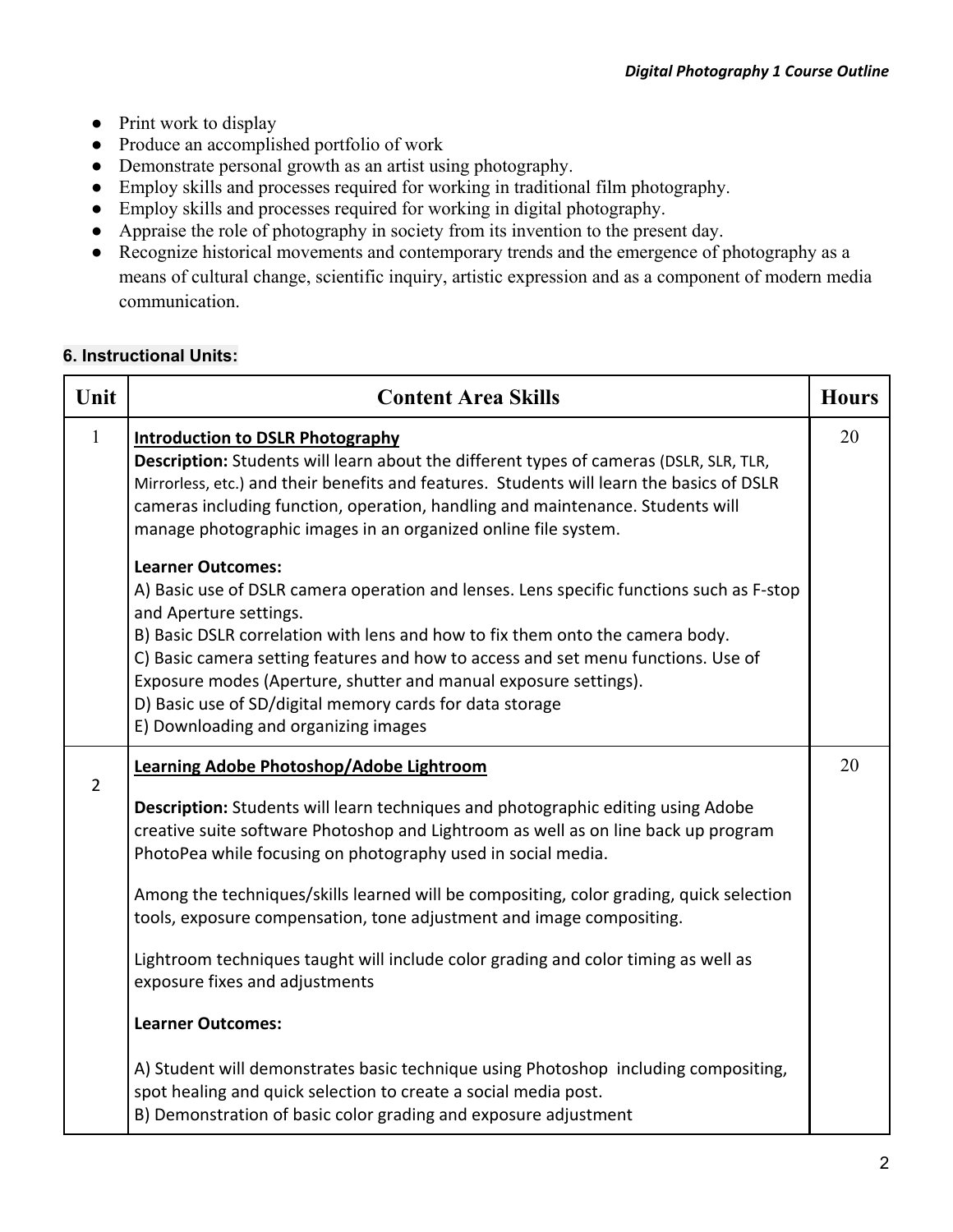| $\overline{3}$ | <b>Exposure to Light Metering</b><br>Description: Students will learn to set proper F stop and the use of in camera light<br>metering<br><b>Learner Outcomes:</b><br>A) Students will have a working understanding of setting aperture through metering<br>functions on the DSLR.<br>B) Student Project where the learner will demonstrate their understanding of proper<br>metering and aperture adjustment on the DSLR.                                                                                                                                                                                                                                                                                                                                                                                                                                                                         | 20 |
|----------------|---------------------------------------------------------------------------------------------------------------------------------------------------------------------------------------------------------------------------------------------------------------------------------------------------------------------------------------------------------------------------------------------------------------------------------------------------------------------------------------------------------------------------------------------------------------------------------------------------------------------------------------------------------------------------------------------------------------------------------------------------------------------------------------------------------------------------------------------------------------------------------------------------|----|
| $\overline{4}$ | Photographic Techniques/Shape recognition and composition<br>Description: Students will learn framing composition and basic camera angles.<br>Students will learn how to set the focal range of the lens to compose shots using<br>framing techniques. Students learn pattern and shape recognition which will help<br>coordinate eye/camera function. Students will learn how framing composition can<br>affect the content of the work and change the emotional content of work. Students will<br>learn how to control the depth of field, use center of interest and the Rule of Thirds.<br><b>Learner Outcomes:</b><br>A)Students will create projects using framing composition techniques reviewed in class<br>B) Camera angle project-Students will create a series of photographic presentations<br>demonstrating their understanding of f-stop and aperture settings that will feature a | 20 |
|                | properly exposed image that uses various camera angles.<br>c) Students will create a project that demonstrates their ability to recognize patterns<br>and shapes as they look through the lens/view finder and to properly use frame<br>composition and depth of field to photograph the image. Students will also need to<br>demonstrate "the rule of thirds" and center of interest.                                                                                                                                                                                                                                                                                                                                                                                                                                                                                                            |    |
| 5              | Photographer Research/ Digital Iconic photography Project<br>Description: Students will research Iconic and historic project and investigate the<br>techniques used to create the images including specific lighting and techniques.<br>Using photoshop techniques, lighting and DSLR cameras<br><b>Learner Outcomes:</b><br>A) Student will use research guidelines to investigate examples of historic photographs.<br>B) Student Project: Student will recreate a famous iconic photography matching lighting<br>and composition as a process of understanding why these photographs are so<br>memorable and powerful as images.<br>C) Students Project: Students will research graphic and historic paintings and examine<br>the lighting and color techniques for a graphic recreation project using Photoshop and                                                                           | 20 |
| 6              | <b>DSLR</b> cameras<br>Lighting Techniques/ Portrait/Object Photography Using studio lighting and natural<br><b>light</b>                                                                                                                                                                                                                                                                                                                                                                                                                                                                                                                                                                                                                                                                                                                                                                         | 20 |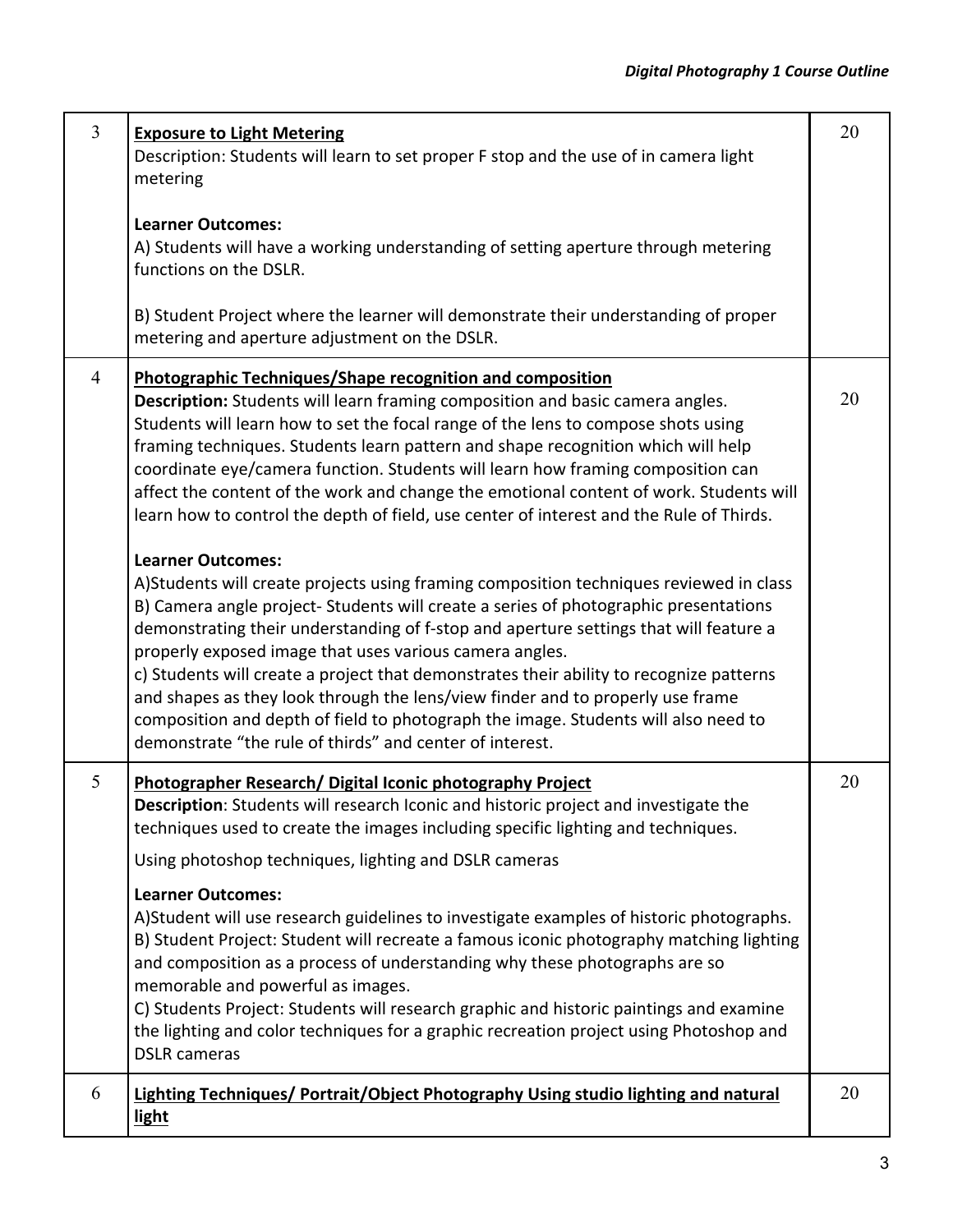|                | Description: Students will learn about<br>Natural vs. Artificial Lighting Demonstration<br>Use of Reflectors Tungsten Lighting with "hot lights"<br>Use of LED and Halogen lighting equipment.<br>Construction and use of soft box lighting rig and diffusion<br>Instruction in the technique of 3 point lighting to light still and life action subjects                                                                                                                                                                                   |    |
|----------------|---------------------------------------------------------------------------------------------------------------------------------------------------------------------------------------------------------------------------------------------------------------------------------------------------------------------------------------------------------------------------------------------------------------------------------------------------------------------------------------------------------------------------------------------|----|
|                | <b>Learner Outcomes:</b><br>A) Students will demonstrate the various functions of studio lighting by using portrait<br>photography techniques.                                                                                                                                                                                                                                                                                                                                                                                              |    |
|                | B) Students project: Portrait photography presentation including printed contact sheet<br>of work for in class evaluation                                                                                                                                                                                                                                                                                                                                                                                                                   |    |
| $\overline{7}$ | Still Life photography/ Photography Items in a studio setting for Advertisement                                                                                                                                                                                                                                                                                                                                                                                                                                                             | 20 |
|                | Description: Students will learn about integrating still photography with graphic<br>techniques, specifically using Adobe software and Photopea software. Students will<br>continue to learn in studio camera and lighting techniques as well as enhanced digital<br>compositing methods to create elaborate and professional graphic work.                                                                                                                                                                                                 |    |
|                | Students will begin to train with digital tablets and pens to create graphic images that<br>will integrate with their photography                                                                                                                                                                                                                                                                                                                                                                                                           |    |
|                | <b>Learner Outcomes:</b>                                                                                                                                                                                                                                                                                                                                                                                                                                                                                                                    |    |
|                | A) Student Project: Create professional advert and web banner content using DSLR<br>photography and graphic technique.                                                                                                                                                                                                                                                                                                                                                                                                                      |    |
|                | B) Training with Wacom tablet digital pens to create graphic supplementation for<br>student photography material and photography integration.                                                                                                                                                                                                                                                                                                                                                                                               |    |
|                | c) Student Project: Web Banner creation. Students will use photography and graphic<br>tools to create web content for mobile and standard web platforms                                                                                                                                                                                                                                                                                                                                                                                     |    |
| 8              | Self Portraits/Documentary style work<br>Description: Students will learn and use self-timer camera controls Explore work by<br>photographers Realistic vs. conceptual representation Shooting assignment: Self<br>Portrait with describing words. Students will also learn about camera as a journalistic<br>tool, documenting historical and archival material.<br><b>Learner Outcomes:</b><br>A)Student project: Conceptual self-portrait techniques and presentation.<br>B) Student project: Project in Documenting events presentation | 20 |
|                | C) Archival photographic techniques using photoshop/Lightroom-including restoration                                                                                                                                                                                                                                                                                                                                                                                                                                                         |    |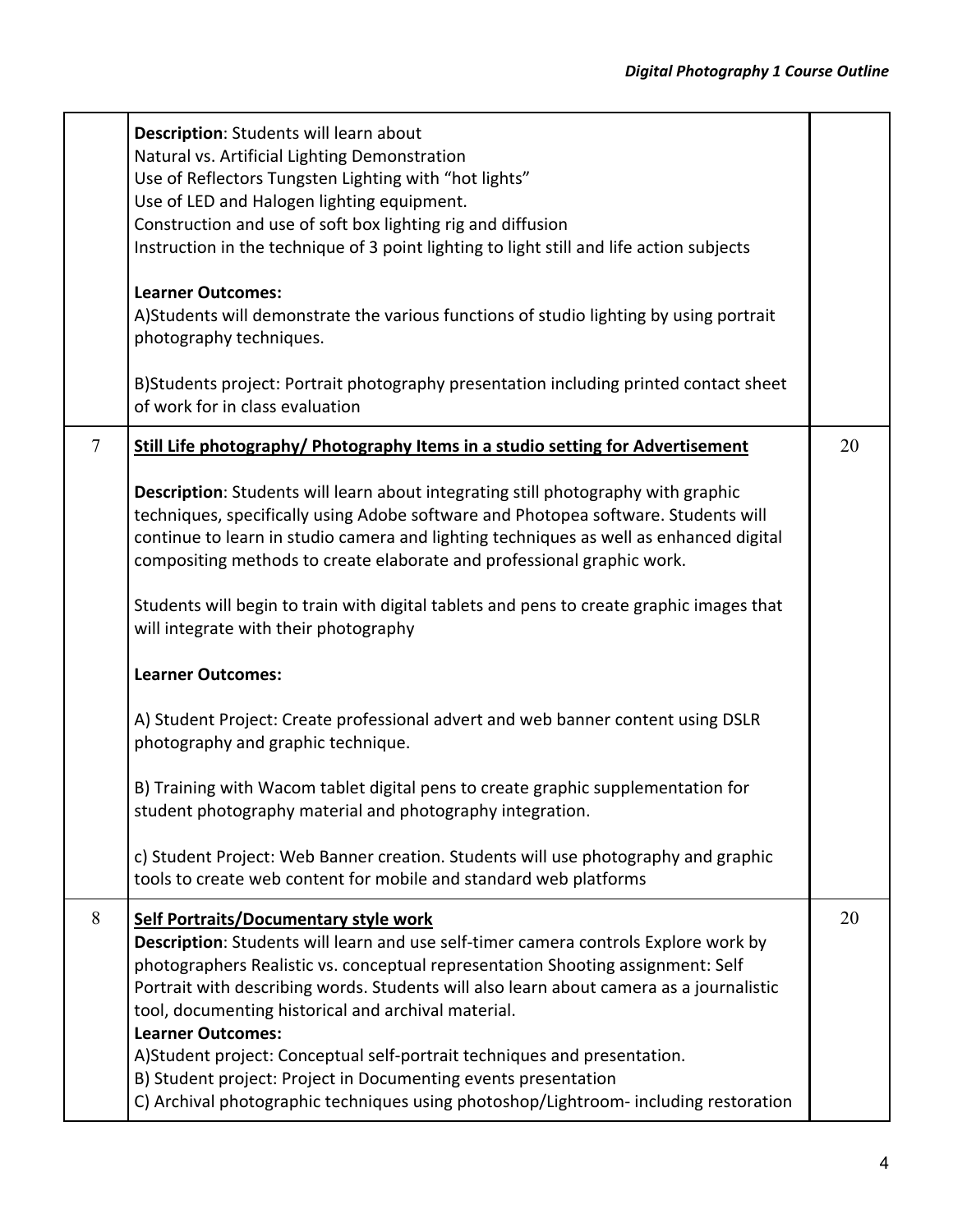|   | of damaged photographic material                                                                                                                                                                                                                                                                                                                                                                                                                                                                                                                                                                                                                                                                                                                                                                                                                                                                                                                               |     |
|---|----------------------------------------------------------------------------------------------------------------------------------------------------------------------------------------------------------------------------------------------------------------------------------------------------------------------------------------------------------------------------------------------------------------------------------------------------------------------------------------------------------------------------------------------------------------------------------------------------------------------------------------------------------------------------------------------------------------------------------------------------------------------------------------------------------------------------------------------------------------------------------------------------------------------------------------------------------------|-----|
| 9 | <b>Online Career Preparation Portfolio</b><br><b>Description:</b> Students will learn how to create an online portfolio using LinkedIn and<br>Tumblr. Students will assemble a professional career profile to showcase their work<br>created in the class. Students will write a professional and creative resume, cover letter,<br>thank you letter, along with their presentation of featured work. Students will also learn<br>to create contact sheets for photo project review.<br>Train students using Adobe Premiere to create an on line demo reel of work<br><b>Learner Outcomes:</b><br>A) Create a professional resume for a graphic design/photo editor position at<br>Advertising firm<br>B) Create a professional portfolio showcasing their projects for potential employers<br>C) Create an On line platform for demonstrating skills and examples of work<br>D) Create a video demo reel using Adobe premiere to assemble a presentation reel | 20  |
|   | <b>Total Hours</b>                                                                                                                                                                                                                                                                                                                                                                                                                                                                                                                                                                                                                                                                                                                                                                                                                                                                                                                                             | 180 |

#### **8. Instructional Strategies**

- Group Instruction (PowerPoint/Lecture/ In class live demonstration)
- Audio/Visual (Instructional Videos, Live Demonstrations)
- Group Discussions, projects and in class art reviews
- Gallery Walks/ Gallery Presentation and displays

#### **9. Instructional Materials**

- Individual Computer Stations Per Student
- Wacom Tablet and digital Pen
- DSLR camera bodies
- SD memory Cards
- Tripods
- LED lighting/Halogen Lighting
- Greenscreen and Black backing rigging set ups
- Adobe Software Suite & Photopea

#### **10. Assessments**

- Checklist of Performance milestones
- Performance Exams
- Projects
- Weekly performance evaluation
- Portfolio